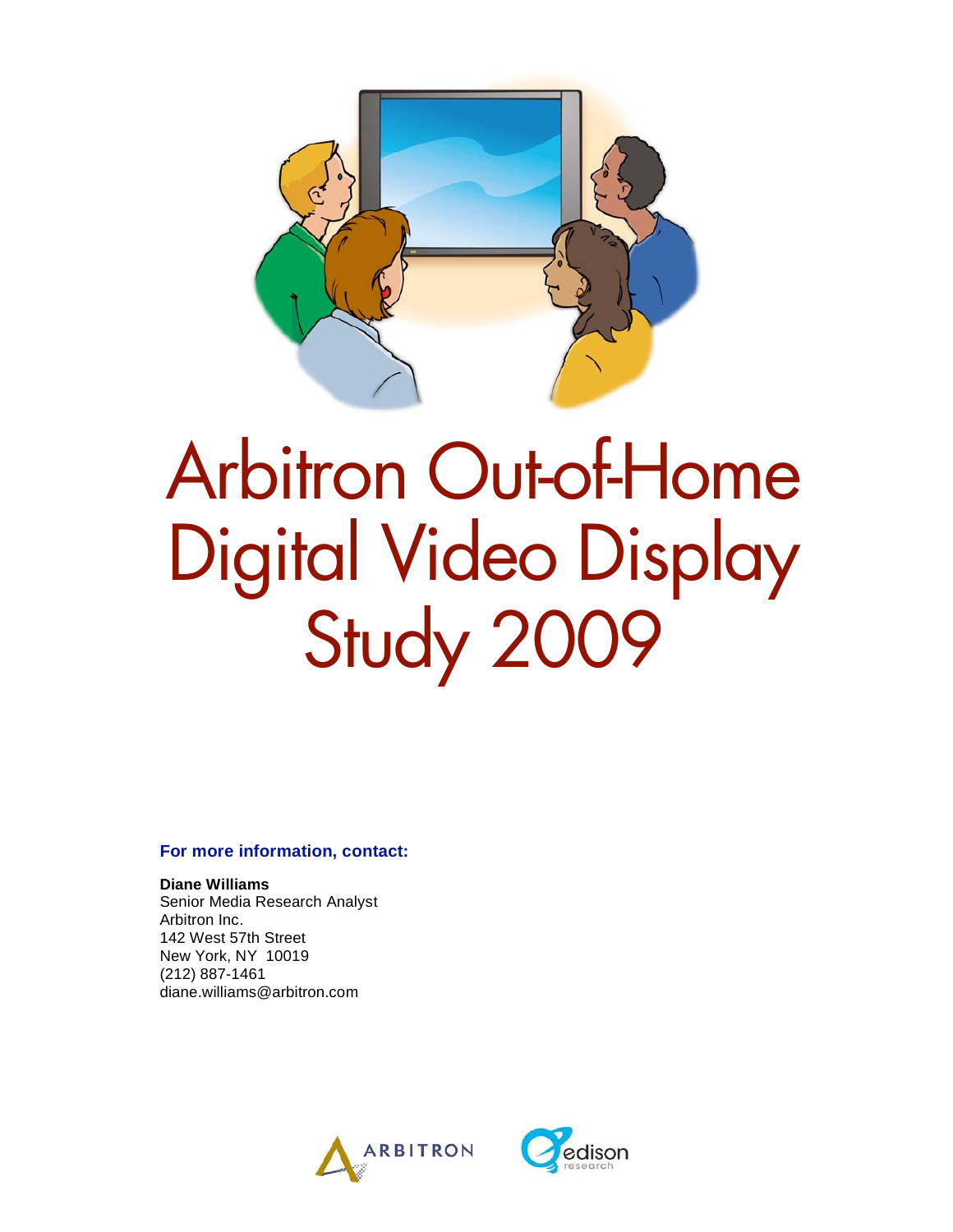## **Introduction**

Welcome to the Arbitron Out-of-Home Digital Video Display Study 2009. The goal of this research is to benchmark the size and profile of the national audience to place-based digital video displays in the United States. The statistics quoted are projected against U.S. residents aged 18 or older who recall seeing a digital video display in specific environments in the past month. These video displays in most cases broadcast advertising and content that are specially created for the out-of-home (OOH) environment and are distinct from network or cable TV viewing away from home.

Over the past several years, Arbitron has worked closely with out-of-home video display networks in order to help advertisers appraise their value proposition as media vehicles. On the whole, the public's reaction to place-based TV networks has been exceedingly positive. Consumers seem to particularly welcome video news and entertainment programming in areas where they need to wait, such as store checkout lines, mall food courts or while riding mass transportation.

Out-of-home advertising, in its many forms, has proven to be an effective way to reach busy consumers. Instead of relying on the medium to bring the consumer to the message, advertisers use OOH campaigns to put the message in the path of consumers as they go about their day.

Digital video display networks take OOH advertising to the next level. They are designed to stand out in cluttered environments and engage shoppers at the moment when the buying decision is being made. In many cases, they are the "last voice" to influence consumers before the purchase event.

## **Description of Methodology**

Arbitron Inc. and Edison Research interviewed a total of 1,666 people to investigate Americans' experiences with various forms of media and advertising. From January 16, 2009, to February 15, 2009, telephone interviews were conducted with respondents aged 18 and older who were chosen at random from a national sample of Arbitron's Fall 2008 survey diarykeepers. In certain geographic areas, a sample of Arbitron diarykeepers was not available for the survey and a supplemental sample was interviewed via random-digit-dialing. Diarykeepers represented 70% of the completed interviews and RDD sampled respondents represented 30%. Please note, data totals contained in this report are subject to rounding.

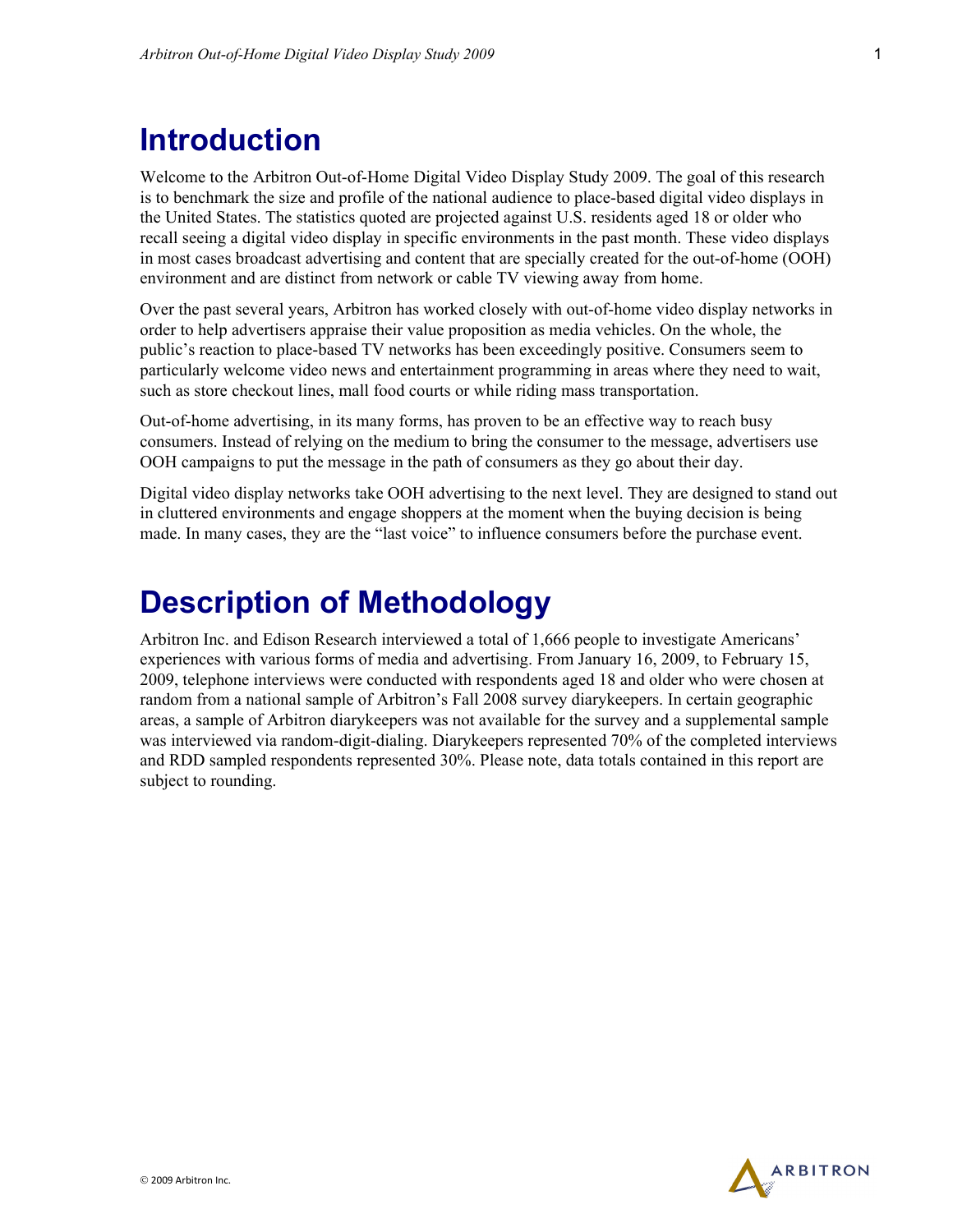## **Definition of Research Terms**

**U.S. Aged 18+ Population:** U.S. residents aged 18 or older.

**OOH Video Audience:** U.S. residents aged 18 or older who have seen a digital video display in any of the following venues in the past month:

- **1.** Airport
- **2.** Bar (asked of respondents aged 21+)
- **3.** Convenience store
- **4.** Doctor's office or hospital
- **5.** Drug store
- **6.** Elevator
- **7.** Gas station
- **8.** Grocery store
- **9.** Health club
- **10.** Large retail or department store
- **11.** Movie theater
- **12.** Office building
- **13.** Restaurant
- **14.** Riding public transit
- **15.** Shopping mall
- **16.** Stadium or arena
- **17.** Waiting for public transit

**Persons Estimates:** Audience estimates are projected against the 2008 total U.S. population aged 18 or older. Results are reported in the millions.

## **Significant Highlights**

#### **National Reach and Audience Profile**

Out-of-home digital video displays as media reach two-thirds (67%) of U.S. residents aged 18 or older each month across the venues measured and deliver a fairly representative cross-section of consumers.

#### **Audience Profile by Venue Type**

Of those who recall seeing digital video displays in the past month, 76% noticed seeing them at multiple venues. Digital video displays in retail locations alone (including grocery stores, large retailer/department stores, drug stores, shopping malls or convenience stores) reach over half (53%) of American adults in an average month. OOH digital video displays at gas stations and movie theaters each reach over 1 in 5 U.S. adults per month.

#### **Targeting Consumers by Venue**

Out-of-home digital video networks can be mixed and matched to target certain consumer groups including the affluent, men and Hispanics. OOH digital video networks across the board reach a high concentration of young adults aged 18 to 34. In this report we identify some venues that index highest for these key consumer segments.

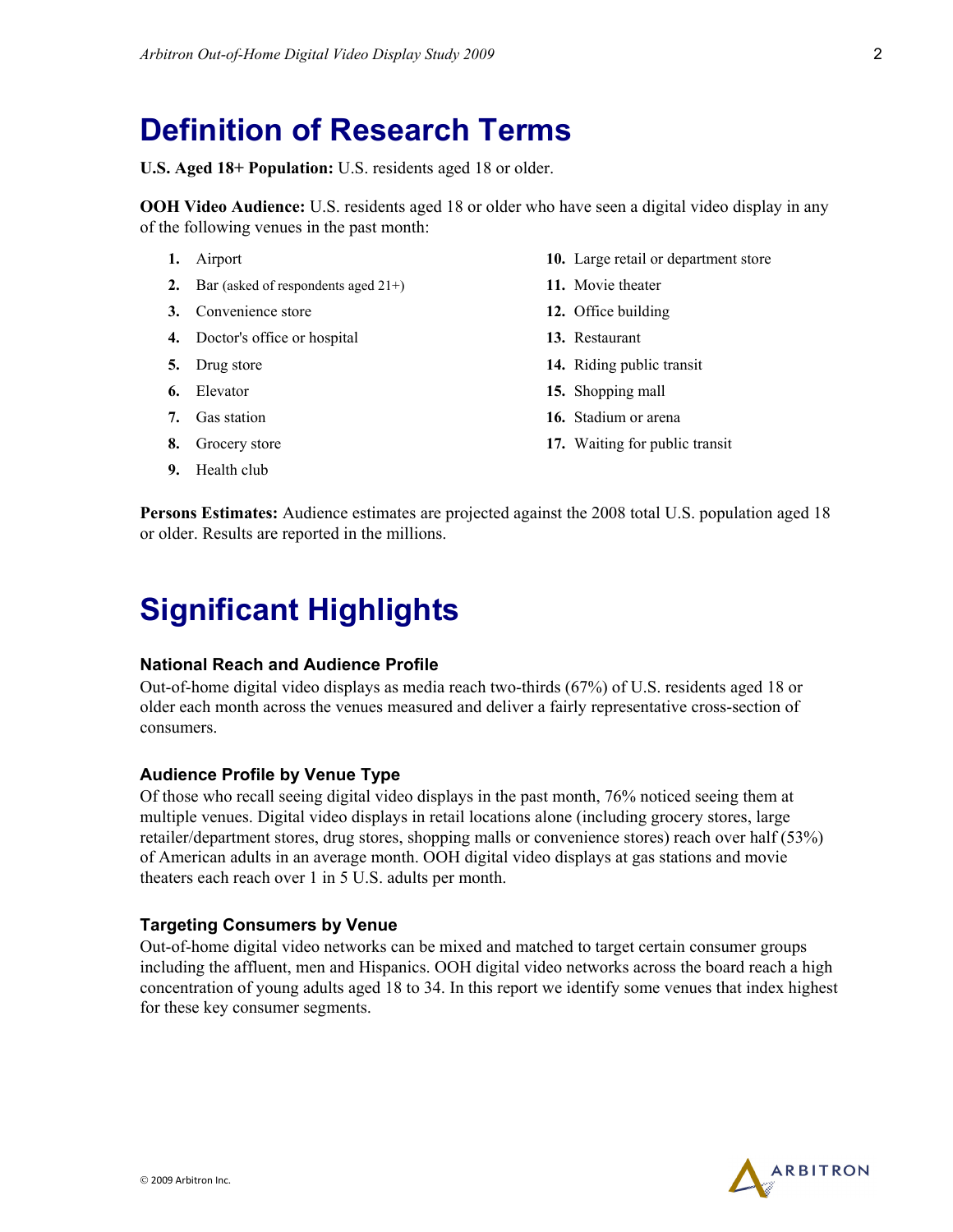# **Key Findings**

#### **A. National Reach and Audience Profile**

**1. Two-thirds of American adults have seen a digital video screen in a public venue in the past month.** Sixty-seven percent of U.S. residents aged 18 or older recalled seeing a digital video display in at least one of the 17 locations listed in the table below in the past month; that translates to more than 155 million American adults. Of those who recalled seeing a digital video display in the past month, 76% noticed screens at multiple venues.

#### **Monthly Out-of-Home (OOH) Digital Video Display Audience by Venue Type**

| <b>Venue</b>                        | <b>OOH Video Audience</b><br>(past month) | <b>Persons Estimate</b><br>(000) |
|-------------------------------------|-------------------------------------------|----------------------------------|
| Any venue (listed below)            | 67%                                       | 155,519                          |
| Shopping mall                       | 31%                                       | 71,957                           |
| Grocery store                       | 30%                                       | 69,636                           |
| Large retail or department store    | 29%                                       | 67,314                           |
| <b>Gas station</b>                  | 22%                                       | 51,066                           |
| Movie theater                       | 21%                                       | 48,745                           |
| Airport                             | 19%                                       | 44,103                           |
| Doctor's office or hospital         | 19%                                       | 44,103                           |
| Stadium or arena                    | 18%                                       | 41,781                           |
| Drug store                          | 14%                                       | 32,497                           |
| Restaurant                          | 14%                                       | 32,497                           |
| Convenience store                   | 14%                                       | 32,497                           |
| Office building                     | 11%                                       | 25,533                           |
| Bar (asked of respondents aged 21+) | 8%                                        | 18,569                           |
| Health club                         | 7%                                        | 16,248                           |
| Elevator                            | 5%                                        | 11,606                           |
| Riding public transit               | 5%                                        | 11,606                           |
| Waiting for public transit          | 4%                                        | 9,285                            |

*"In the last month have you seen a digital video display at a...?"*

**Understanding Audience Size—Notice, Visits and Screen Presence:** The audience examined in this report are adults who *specifically recall seeing* a digital video display in the past month, as opposed to all those who may have only been exposed to one. In other words, it is possible that some people may have been in the proximity of a video display in the past month, but did not notice it.

Other factors that may influence the total audience for digital video in a particular environment include the volume of Americans who *visit* that type of venue in an average month (i.e., more people visit malls per month than doctors' offices) and the *penetration* of digital video displays in that venue category (i.e., gas stations may be more likely to have video displays installed compared to the interiors of public transit).

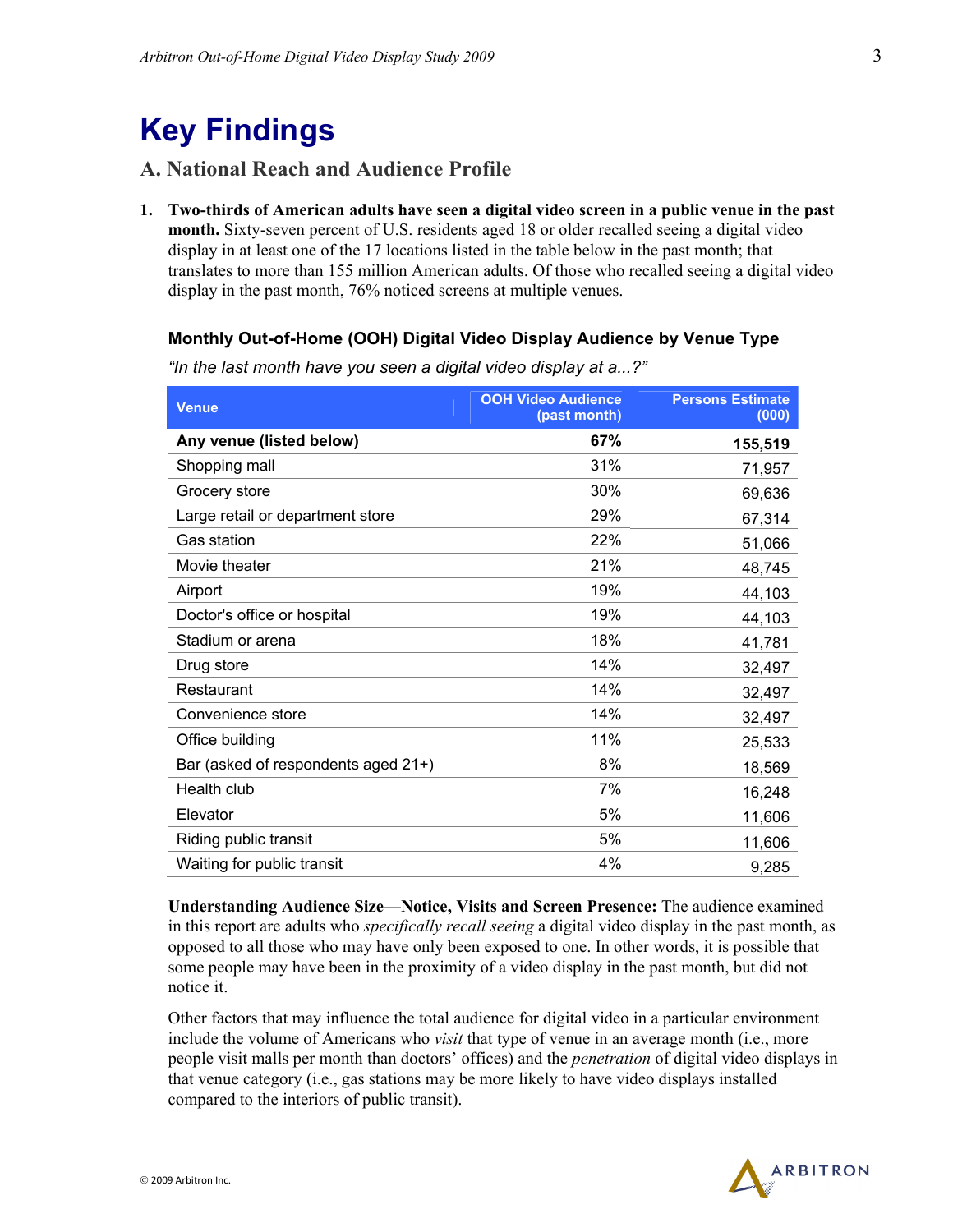**2. The general OOH Video Audience represents a cross-section of American consumers.** The demographic composition of persons who have noticed digital video displays in a public venue in the past month closely mirrors the average U.S. population as a whole. Some groups do overindex for having noticed OOH digital video displays, including young adults. For example, 12% of the U.S. adult population is between the ages of 18 and 24 but 15% of those who noticed an OOH digital video screen fall into that age range, meaning that OOH digital video displays reach a higher concentration of young adults.

|                                | <b>U.S Aged 18+ Population</b> | <b>OOH Video Audience</b> | <b>Index</b> |
|--------------------------------|--------------------------------|---------------------------|--------------|
| <b>Sex</b>                     |                                |                           |              |
| Men                            | 48%                            | 51%                       | 106*         |
| Women                          | 52%                            | 49%                       | 94           |
| Age                            |                                |                           |              |
| 18-24                          | 12%                            | 15%                       | 125          |
| 25-34                          | 18%                            | 20%                       | 111          |
| 35-44                          | 20%                            | 21%                       | 105          |
| 45-54                          | 20%                            | 19%                       | 95           |
| 55-64                          | 14%                            | 13%                       | 93           |
| $65+$                          | 17%                            | 13%                       | 76           |
| <b>Race/Ethnicity</b>          |                                |                           |              |
| White                          | 71%                            | 69%                       | 97           |
| African-American               | 11%                            | 12%                       | 109          |
| Hispanic or Latino             | 12%                            | 13%                       | 108          |
| Asian                          | 2%                             | 2%                        | 100          |
| Other                          | 3%                             | 3%                        | 100          |
| <b>Annual Household Income</b> |                                |                           |              |
| Under \$25K                    | 22%                            | 20%                       | 91           |
| Between \$25K and \$50K        | 28%                            | 28%                       | 100          |
| Between \$50K and \$75K        | 22%                            | 24%                       | 109          |
| Between \$75K and \$100K       | 12%                            | 12%                       | 100          |
| <b>Over \$100K</b>             | 16%                            | 16%                       | 100          |

#### **Profile of the Out-of-Home Digital Video Display Audience**

**\*How to read:** Those who noticed a digital video display in the past month are 6% *more likely* to be male compared to the total U.S. population aged 18 or older.

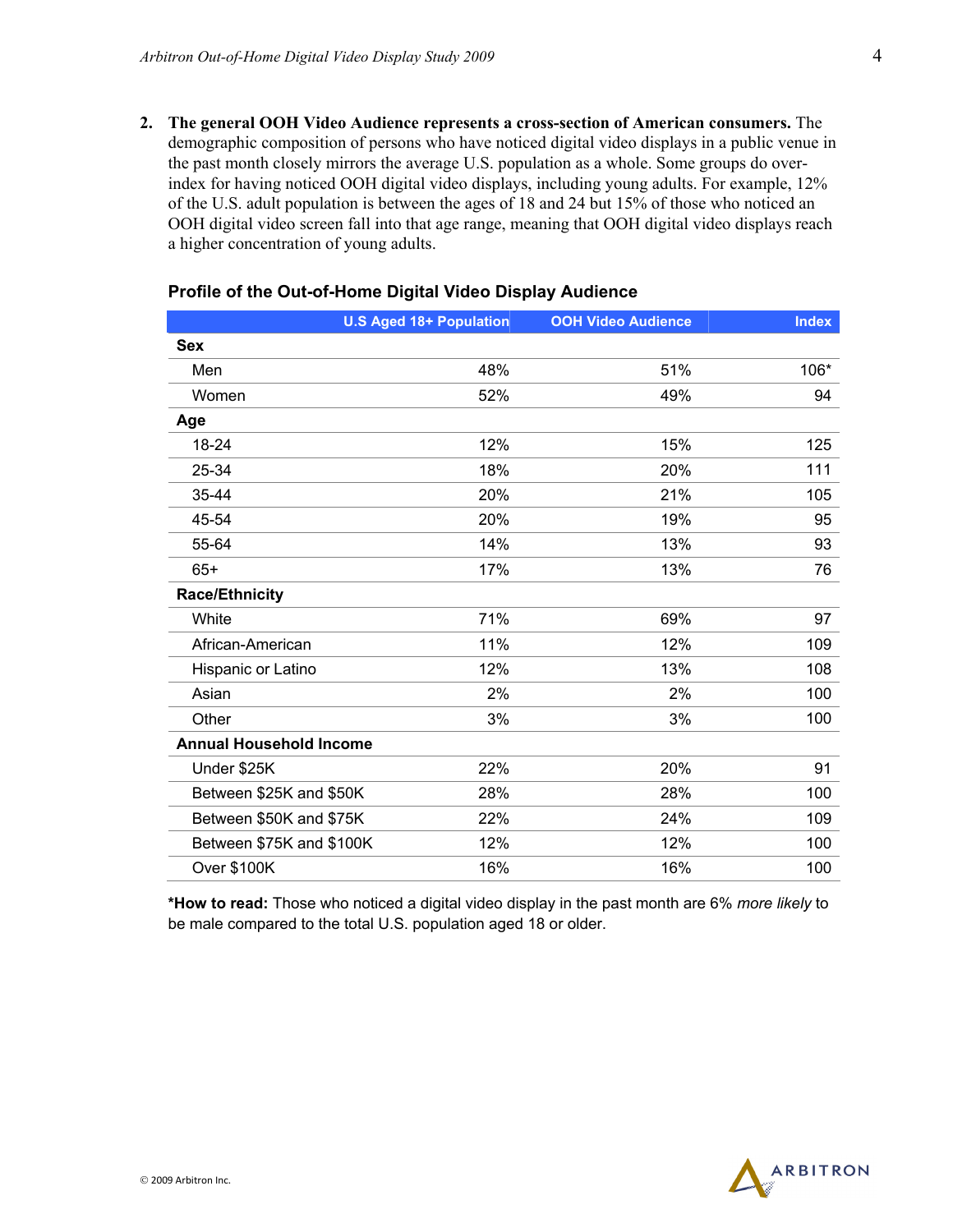### **B. Audience Profile by Venue Type**

**3. More than half of American adults have seen a digital video display in a retail environment in the past month.** Fifty-three percent of U.S. residents aged 18 or older have noticed a digital video display at a retail location such as a grocery store, large retailer/department store, drug store, shopping mall or convenience store in the past month.

#### **Profile of the Out-of-Home Digital Video Display Audience at Retail Locations**

|                          | <b>Any Retail</b><br>Location | <b>Shopping</b><br><b>Mall</b> | <b>Grocery</b><br><b>Store</b> | <b>Large Retail/</b><br><b>Department</b><br><b>Store</b> | <b>Drug</b><br><b>Store</b> | <b>Convenience</b><br><b>Store</b> |
|--------------------------|-------------------------------|--------------------------------|--------------------------------|-----------------------------------------------------------|-----------------------------|------------------------------------|
| <b>Total Audience</b>    | 53%                           | 31%                            | 30%                            | 29%                                                       | 14%                         | 14%                                |
|                          |                               |                                |                                |                                                           |                             |                                    |
| <b>Sex</b>               |                               |                                |                                |                                                           |                             |                                    |
| Men                      | $52%^{2}$                     | 55%                            | 51%                            | 53%                                                       | 56%                         | $59%^{2}$                          |
| Women                    | 48%                           | 45%                            | 49%                            | 47%                                                       | 44%                         | 41%                                |
| Age                      |                               |                                |                                |                                                           |                             |                                    |
| 18-24                    | 16%                           | 21%                            | 12%                            | 17%                                                       | 20%                         | 18%                                |
| 25-34                    | 20%                           | 22%                            | 21%                            | 21%                                                       | 18%                         | 18%                                |
| $35 - 44$                | 21%                           | 18%                            | 21%                            | 21%                                                       | 18%                         | 17%                                |
| 45-54                    | 18%                           | 15%                            | 20%                            | 17%                                                       | 16%                         | 23%                                |
| 55-64                    | 14%                           | 12%                            | 14%                            | 13%                                                       | 14%                         | 13%                                |
| $65+$                    | 12%                           | 12%                            | 12%                            | 13%                                                       | 14%                         | 11%                                |
| <b>Race/Ethnicity</b>    |                               |                                |                                |                                                           |                             |                                    |
| White                    | 68%                           | 61%                            | 72%                            | 66%                                                       | 59%                         | 58%                                |
| African-American         | 12%                           | 14%                            | 11%                            | 14%                                                       | 14%                         | 15%                                |
| Hispanic or Latino       | 14%                           | 18%                            | 12%                            | 14%                                                       | 20%                         | 22%                                |
| Asian                    | 2%                            | 3%                             | 2%                             | 2%                                                        | 3%                          | 0%                                 |
| Other                    | 4%                            | 4%                             | 3%                             | 4%                                                        | 3%                          | 5%                                 |
| <b>Income</b>            |                               |                                |                                |                                                           |                             |                                    |
| Under \$25K              | 19%                           | 18%                            | 18%                            | 19%                                                       | 23%                         | 24%                                |
| Between \$25K and \$50K  | 28%                           | 28%                            | 27%                            | 30%                                                       | 31%                         | 28%                                |
| Between \$50K and \$75K  | 24%                           | 24%                            | 24%                            | 25%                                                       | 18%                         | 25%                                |
| Between \$75K and \$100K | 12%                           | 11%                            | 13%                            | 12%                                                       | 11%                         | 11%                                |
| <b>Over \$100K</b>       | 17%                           | 19%                            | 18%                            | 14%                                                       | 17%                         | 12%                                |

**1 "Any retail location"** includes shopping malls, grocery stores, large retail or department stores, drug stores or convenience stores.

**2 How to read:** Fifty-two percent of those who have seen a digital video display at any retail location in the past month are male vs. 59% of those who have seen a digital video display specifically at a convenience store in the past month.



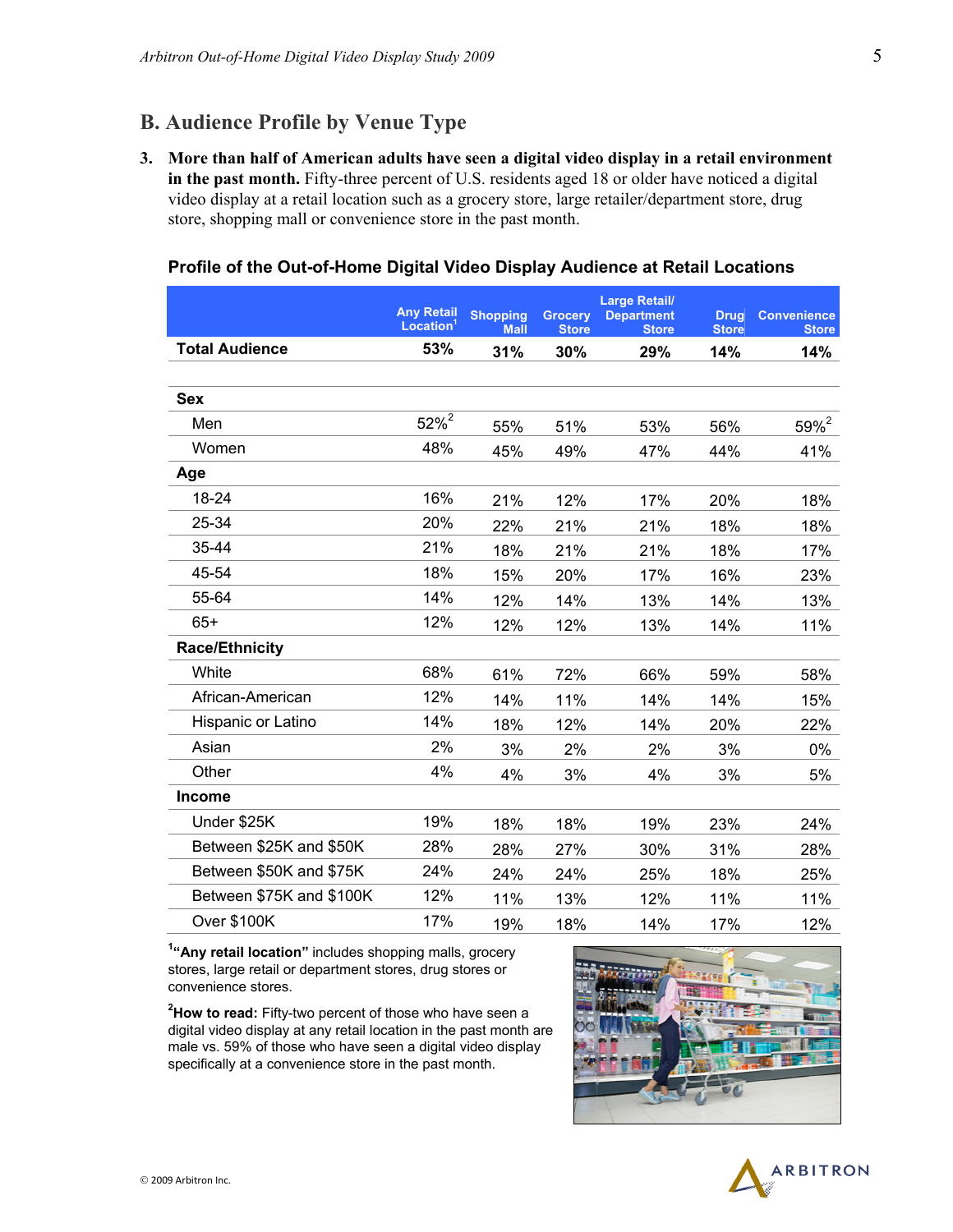**4. Nearly one in five adults have seen a digital video screen in a restaurant or bar.** Eighteen percent of Americans aged 18 or older have seen a digital video display in a place serving food or beverages in the past month; 14% have noticed an OOH digital video display in a restaurant and 8% (of adults aged 21 or older) have seen a display in a bar.



#### **Profile of the Out-of-Home Digital Video Display Audience at Restaurants or Bars**

|                          | <b>Restaurant or Bar</b> | <b>Restaurant</b> | Bar* |
|--------------------------|--------------------------|-------------------|------|
| <b>Total Audience</b>    | 18%                      | 14%               | 8%   |
|                          |                          |                   |      |
| <b>Sex</b>               |                          |                   |      |
| Men                      | 55%                      | 52%               | 56%  |
| Women                    | 45%                      | 48%               | 44%  |
| Age                      |                          |                   |      |
| 18-24                    | 16%                      | 19%               | 12%  |
| 25-34                    | 27%                      | 24%               | 35%  |
| 35-44                    | 18%                      | 20%               | 18%  |
| 45-54                    | 18%                      | 18%               | 18%  |
| 55-64                    | 10%                      | 10%               | 9%   |
| $65+$                    | 10%                      | 10%               | 8%   |
| <b>Race/Ethnicity</b>    |                          |                   |      |
| White                    | 63%                      | 61%               | 67%  |
| African-American         | 17%                      | 16%               | 19%  |
| Hispanic or Latino       | 16%                      | 18%               | 11%  |
| Asian                    | 2%                       | 3%                | 2%   |
| Other                    | 2%                       | 2%                | 1%   |
| <b>Income</b>            |                          |                   |      |
| Under \$25K              | 25%                      | 24%               | 22%  |
| Between \$25K and \$50K  | 30%                      | 32%               | 30%  |
| Between \$50K and \$75K  | 19%                      | 20%               | 19%  |
| Between \$75K and \$100K | 12%                      | 13%               | 15%  |
| <b>Over \$100K</b>       | 13%                      | 12%               | 16%  |



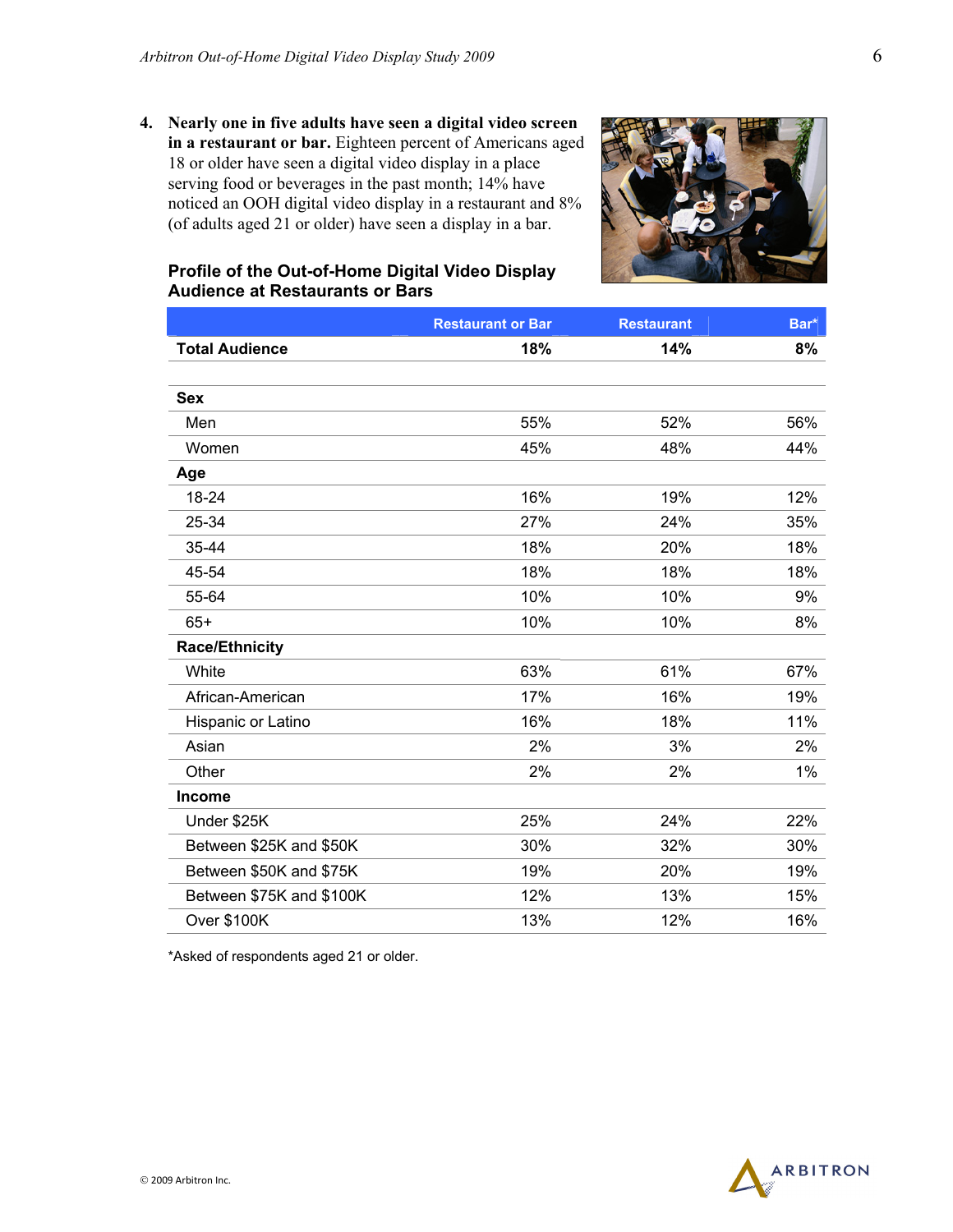**5. Seven percent of adults have seen a digital video display while waiting for or riding mass transit in the past month.** Four percent of Americans aged 18 or older have noticed OOH digital video displays while waiting for public transportation in the past month and 5% have seen video while riding mass transit.



#### **Profile of the Out-of-Home Digital Video Display Audience Using Public Transportation**

|                          | <b>While Waiting for or</b><br><b>Riding Public Transit</b> | <b>Waiting for</b><br><b>Public Transit</b> | <b>Riding</b><br><b>Public Transit</b> |
|--------------------------|-------------------------------------------------------------|---------------------------------------------|----------------------------------------|
| <b>Total Audience</b>    | 7%                                                          | 4%                                          | 5%                                     |
|                          |                                                             |                                             |                                        |
| <b>Sex</b>               |                                                             |                                             |                                        |
| Men                      | 52%                                                         | 59%                                         | 49%                                    |
| Women                    | 48%                                                         | 41%                                         | 51%                                    |
| Age                      |                                                             |                                             |                                        |
| 18-24                    | 25%                                                         | 24%                                         | 25%                                    |
| 25-34                    | 19%                                                         | 21%                                         | 15%                                    |
| 35-44                    | 21%                                                         | 20%                                         | 25%                                    |
| 45-54                    | 22%                                                         | 23%                                         | 20%                                    |
| 55-64                    | 6%                                                          | 7%                                          | 6%                                     |
| $65+$                    | 7%                                                          | 5%                                          | 9%                                     |
| <b>Race/Ethnicity</b>    |                                                             |                                             |                                        |
| White                    | 52%                                                         | 49%                                         | 53%                                    |
| African-American         | 21%                                                         | 22%                                         | 21%                                    |
| Hispanic or Latino       | 21%                                                         | 24%                                         | 17%                                    |
| Asian                    | 5%                                                          | 3%                                          | 7%                                     |
| Other                    | 2%                                                          | 3%                                          | 3%                                     |
| <b>Income</b>            |                                                             |                                             |                                        |
| Under \$25K              | 37%                                                         | 33%                                         | 40%                                    |
| Between \$25K and \$50K  | 17%                                                         | 17%                                         | 15%                                    |
| Between \$50K and \$75K  | 27%                                                         | 26%                                         | 24%                                    |
| Between \$75K and \$100K | 6%                                                          | 6%                                          | 7%                                     |
| <b>Over \$100K</b>       | 14%                                                         | 17%                                         | 14%                                    |

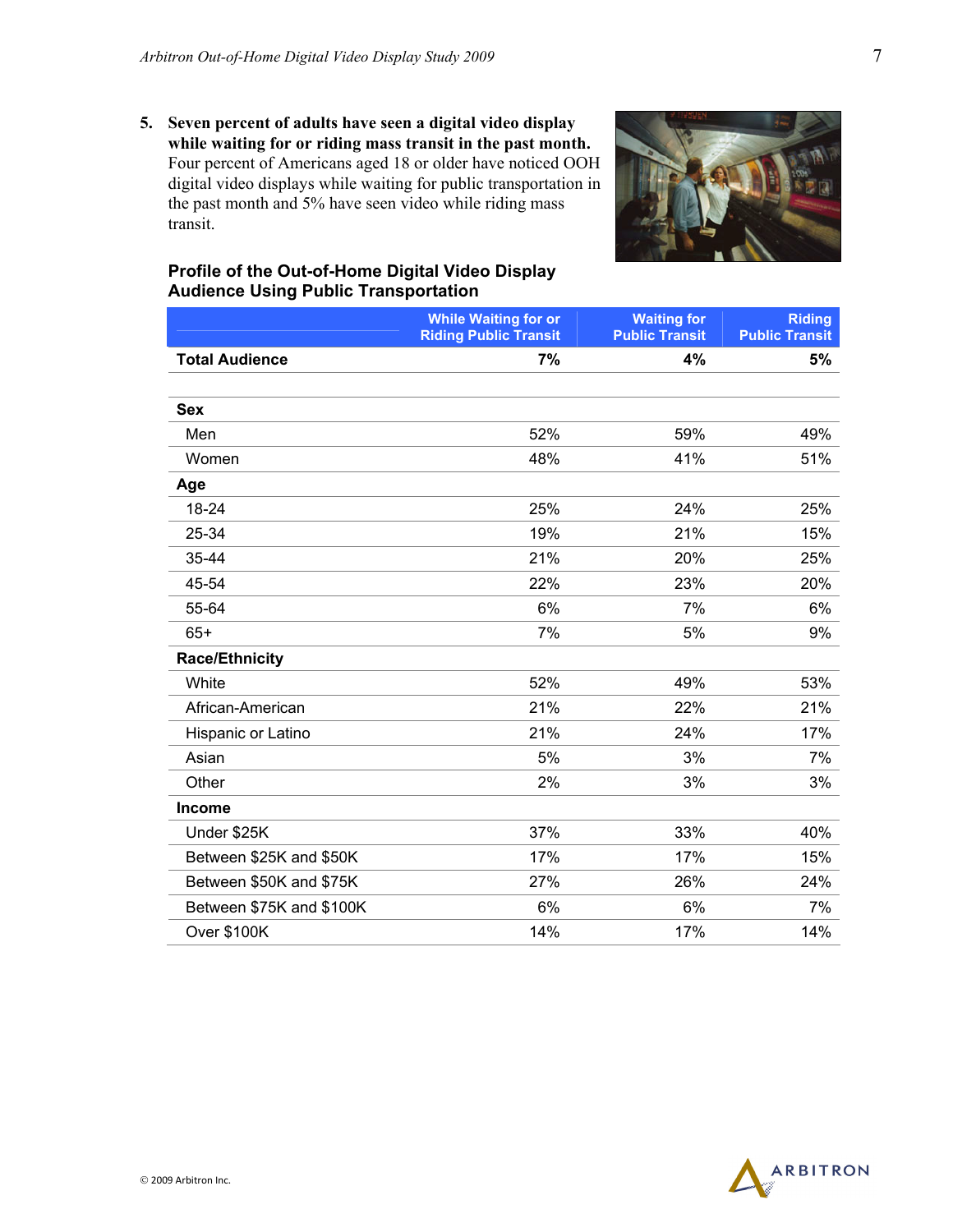**6. One in seven adults have noticed a digital video display in an office building or elevator in the**  past month. Fourteen percent of Americans aged 18 or older have seen a digital video display in an office building or in an elevator in the past month.



#### **Profile of the Out-of-Home Digital Video Display Audience in Office Buildings/Elevators**

|                          | <b>Office Building</b> |                 |                        |
|--------------------------|------------------------|-----------------|------------------------|
|                          | or Elevator            | <b>Elevator</b> | <b>Office Building</b> |
| <b>Total Audience</b>    | 14%                    | 5%              | 11%                    |
|                          |                        |                 |                        |
| <b>Sex</b>               |                        |                 |                        |
| Men                      | 59%                    | 64%             | 57%                    |
| Women                    | 41%                    | 36%             | 43%                    |
| Age                      |                        |                 |                        |
| 18-24                    | 18%                    | 21%             | 18%                    |
| 25-34                    | 23%                    | 24%             | 22%                    |
| 35-44                    | 21%                    | 21%             | 20%                    |
| 45-54                    | 20%                    | 25%             | 19%                    |
| 55-64                    | 9%                     | 4%              | 11%                    |
| $65+$                    | 9%                     | 5%              | 11%                    |
| <b>Race/Ethnicity</b>    |                        |                 |                        |
| White                    | 59%                    | 63%             | 61%                    |
| African-American         | 20%                    | 21%             | 18%                    |
| Hispanic or Latino       | 14%                    | 9%              | 15%                    |
| Asian                    | 2%                     | 2%              | 2%                     |
| Other                    | 4%                     | 4%              | 4%                     |
| <b>Income</b>            |                        |                 |                        |
| Under \$25K              | 20%                    | 25%             | 18%                    |
| Between \$25K and \$50K  | 26%                    | 16%             | 26%                    |
| Between \$50K and \$75K  | 20%                    | 21%             | 21%                    |
| Between \$75K and \$100K | 13%                    | 9%              | 14%                    |
| <b>Over \$100K</b>       | 21%                    | 30%             | 21%                    |

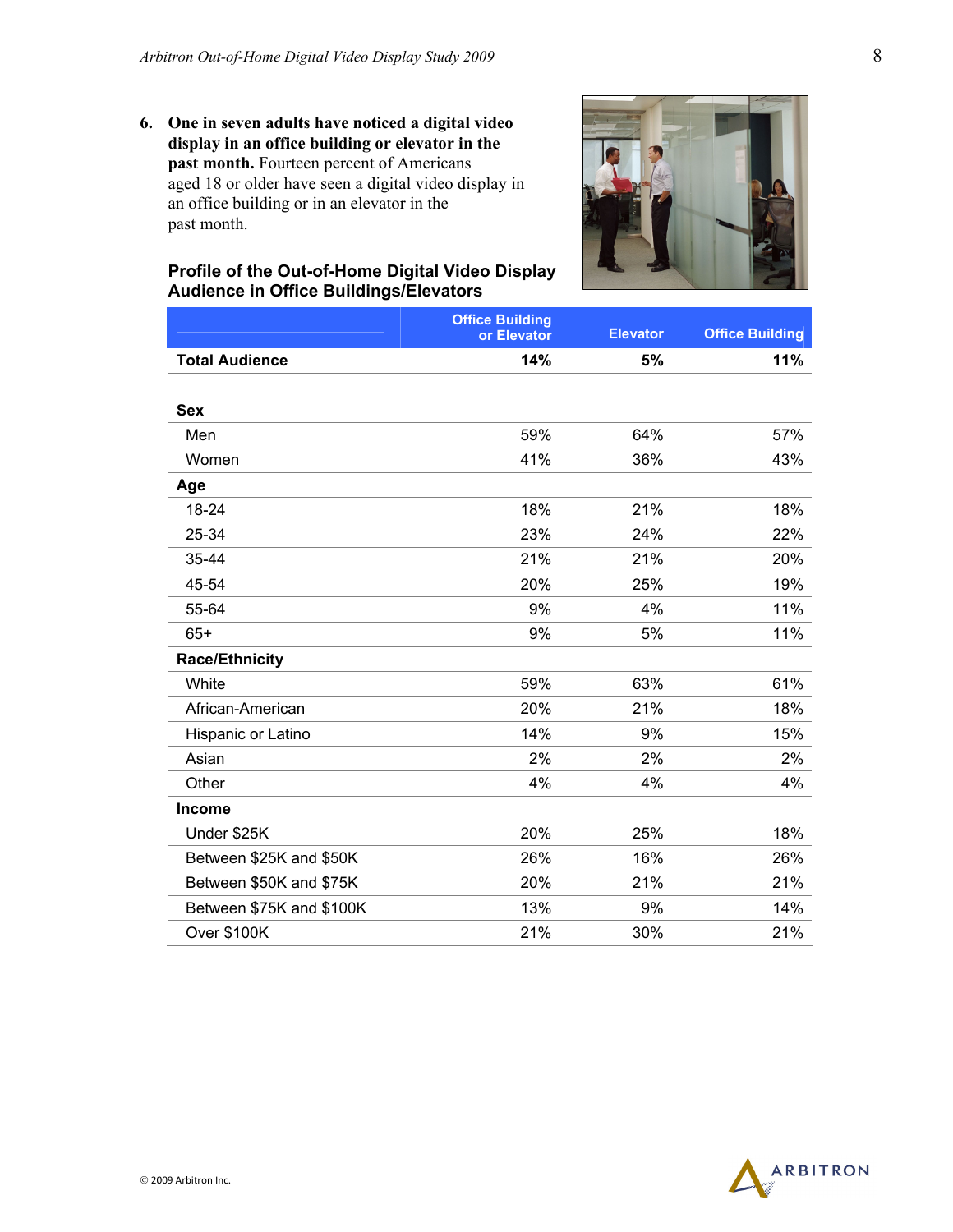**7. Americans encounter OOH digital video displays in a wide variety of venues, including gas stations, movie theaters, airports, doctors' offices, stadiums/arenas and health clubs.** More than one in five Americans aged 18 or older have seen a digital video display at a movie theater (21%) or gas station (22 percent) in the past month and nearly one in five have noticed video screens at a doctor's office or hospital (19%) and stadiums/arenas (18%). Seven



percent of adults have viewed an OOH digital video display at a health club in the past month.

#### **Profile of the Out-of-Home Digital Video Display Audience at Various Public Spaces**

|                          | Gas            | <b>Movie</b>   |                | <b>Doctor's</b><br>Office or | <b>Stadium or</b> | <b>Health</b> |
|--------------------------|----------------|----------------|----------------|------------------------------|-------------------|---------------|
|                          | <b>Station</b> | <b>Theater</b> | <b>Airport</b> | <b>Hospital</b>              | <b>Arena</b>      | <b>Club</b>   |
| <b>Total Audience</b>    | 22%            | 21%            | 19%            | 19%                          | 18%               | 7%            |
|                          |                |                |                |                              |                   |               |
| <b>Sex</b>               |                |                |                |                              |                   |               |
| Men                      | 57%            | 49%            | 57%            | 49%                          | 61%               | 57%           |
| Women                    | 43%            | 51%            | 43%            | 51%                          | 39%               | 43%           |
| Age                      |                |                |                |                              |                   |               |
| 18-24                    | 15%            | 21%            | 15%            | 18%                          | 22%               | 18%           |
| 25-34                    | 21%            | 21%            | 22%            | 17%                          | 25%               | 26%           |
| 35-44                    | 22%            | 21%            | 20%            | 19%                          | 18%               | 26%           |
| 45-54                    | 20%            | 17%            | 22%            | 18%                          | 18%               | 15%           |
| 55-64                    | 12%            | 11%            | 11%            | 13%                          | 7%                | 8%            |
| $65+$                    | 11%            | 9%             | 10%            | 14%                          | 10%               | 7%            |
| <b>Race/Ethnicity</b>    |                |                |                |                              |                   |               |
| White                    | 62%            | 61%            | 67%            | 65%                          | 65%               | 58%           |
| African-American         | 13%            | 17%            | 13%            | 18%                          | 12%               | 23%           |
| Hispanic or Latino       | 17%            | 15%            | 13%            | 12%                          | 17%               | 11%           |
| Asian                    | 3%             | 2%             | 3%             | 1%                           | 3%                | 3%            |
| Other                    | 4%             | 4%             | 4%             | 4%                           | 3%                | 5%            |
| <b>Income</b>            |                |                |                |                              |                   |               |
| Under \$25K              | 17%            | 24%            | 20%            | 24%                          | 21%               | 16%           |
| Between \$25K and \$50K  | 26%            | 23%            | 18%            | 31%                          | 21%               | 21%           |
| Between \$50K and \$75K  | 25%            | 25%            | 20%            | 21%                          | 26%               | 27%           |
| Between \$75K and \$100K | 12%            | 12%            | 14%            | 11%                          | 13%               | 8%            |
| Over \$100K              | 20%            | 16%            | 28%            | 14%                          | 19%               | 28%           |

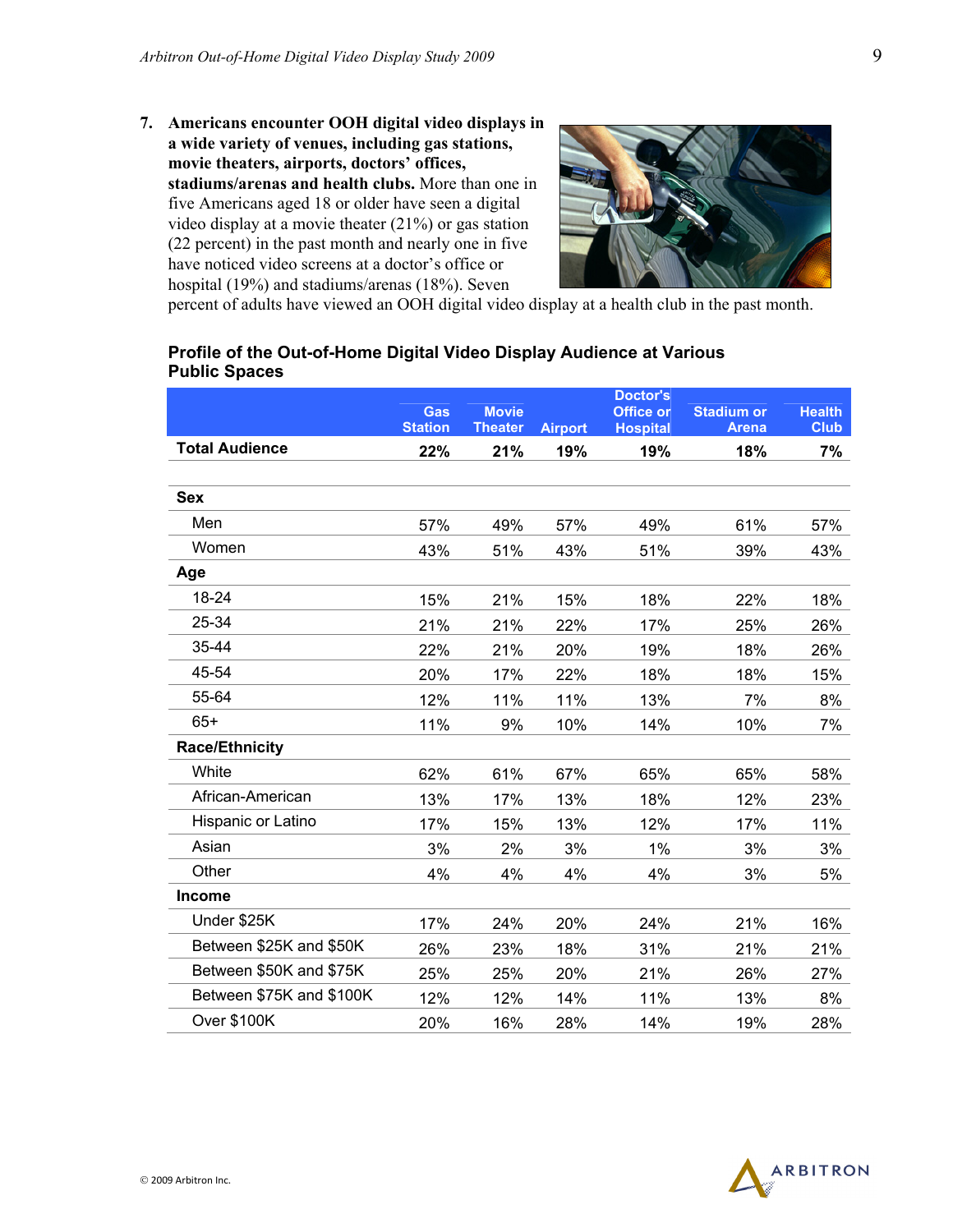## **C. Targeting Consumers by Venue**

**8. Office buildings, airports and health clubs deliver a particularly high concentration of upper-income consumers.** Sixteen percent of Americans aged 18 or older have an annual household income of \$100,000 or more, but several OOH digital video venues reach an audience with a much higher composition of affluent consumers. Twenty-eight percent of the audience for video in airports live in households earning \$100,000 or more, meaning a person watching a video display in an airport is 75% *more likely* to be affluent than the population at large.



#### **Affluent Targeted Venues**

Sixteen percent of the total U.S. population aged 18 or older lives in a household with an annual income of \$100K or higher.

|                                  | % of Audience With a<br><b>Household Income of</b> |              |
|----------------------------------|----------------------------------------------------|--------------|
| <b>Venue</b>                     | \$100K or Higher                                   | <b>Index</b> |
| Elevator                         | 30%                                                | 188          |
| Airport                          | 28%                                                | 175          |
| Health club                      | 28%                                                | 175          |
| Office building                  | 21%                                                | 131          |
| <b>Gas station</b>               | 20%                                                | 125          |
| Stadium or arena                 | 19%                                                | 119          |
| Shopping mall                    | 19%                                                | 119          |
| Grocery store                    | 18%                                                | 113          |
| Drug store                       | 17%                                                | 106          |
| Waiting for public transit       | 17%                                                | 106          |
| Movie theater                    | 16%                                                | 100          |
| Bar*                             | 16%                                                | 100          |
| Large retail or department store | 14%                                                | 88           |
| Riding public transit            | 14%                                                | 88           |
| Doctor's office or hospital      | 14%                                                | 88           |
| Restaurant                       | 12%                                                | 75           |
| Convenience store                | 12%                                                | 75           |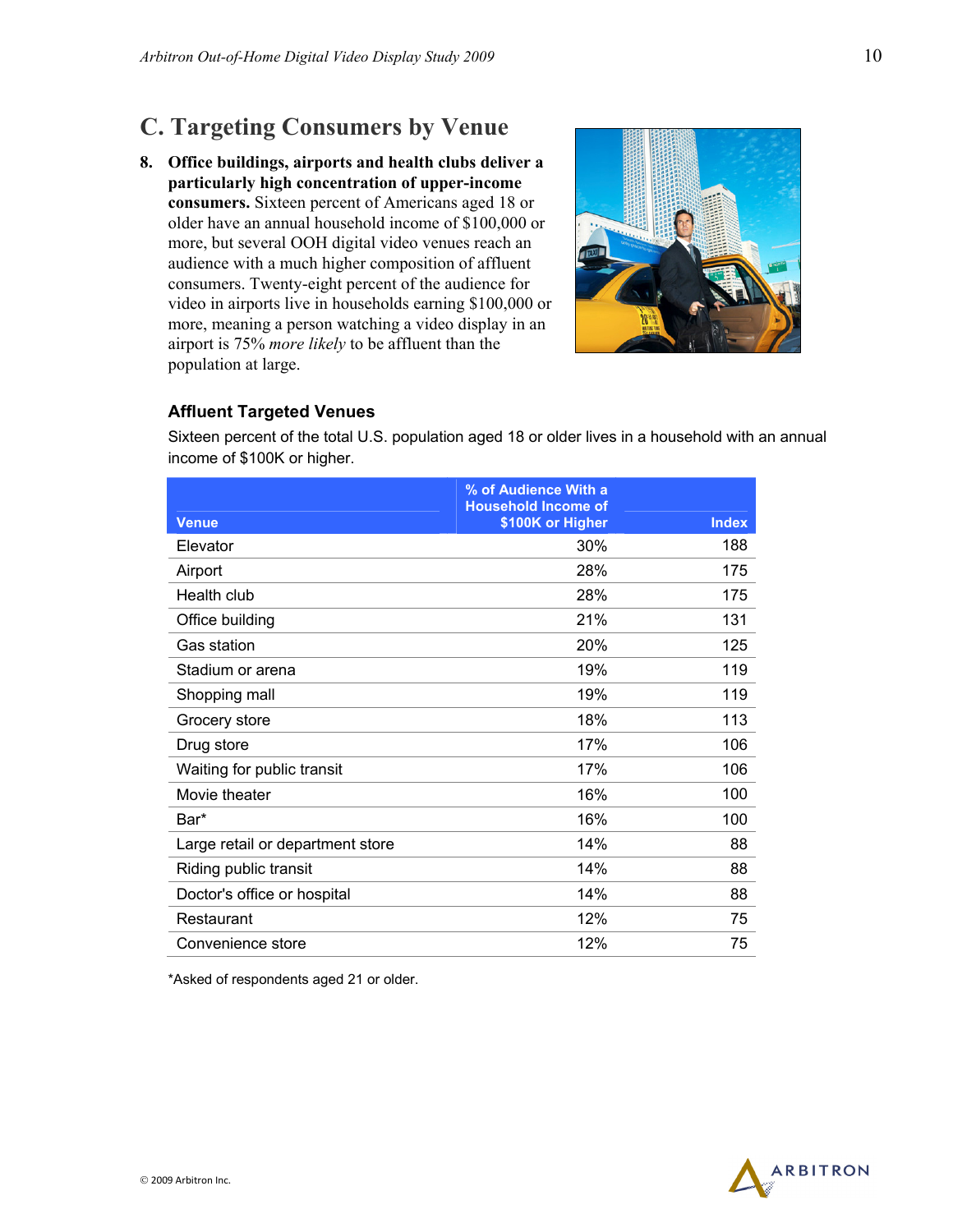**9. Elevator, stadium/arena and convenience store digital video displays reach a higher concentration of men.** Forty-eight percent of Americans aged 18 or older are men, but certain public venues reach a higher concentration of men than others. Sixty-one percent of the audience for video at stadiums/arenas are men, meaning a person watching a video screen at a sporting event is 27% *more likely* to be a man than the population at large.

#### **Male Targeted Venues**

Forty-eight percent of the total U.S. population aged 18 or older are men.

| <b>Venue</b>                     | % of Audience<br><b>Who Are Men</b> | <b>Index</b> |
|----------------------------------|-------------------------------------|--------------|
| Elevator                         | 64%                                 | 133          |
| Stadium or arena                 | 61%                                 | 127          |
| Convenience store                | 59%                                 | 123          |
| Waiting for public transit       | 59%                                 | 123          |
| Health club                      | 57%                                 | 119          |
| Office building                  | 57%                                 | 119          |
| Airport                          | 57%                                 | 119          |
| Gas station                      | 57%                                 | 119          |
| Drug store                       | 56%                                 | 117          |
| Bar*                             | 56%                                 | 117          |
| Shopping mall                    | 55%                                 | 115          |
| Large retail or department store | 53%                                 | 110          |
| Restaurant                       | 52%                                 | 108          |
| Grocery store                    | 51%                                 | 106          |
| Riding public transit            | 49%                                 | 102          |
| Doctor's office or hospital      | 49%                                 | 102          |
| Movie theater                    | 49%                                 | 102          |



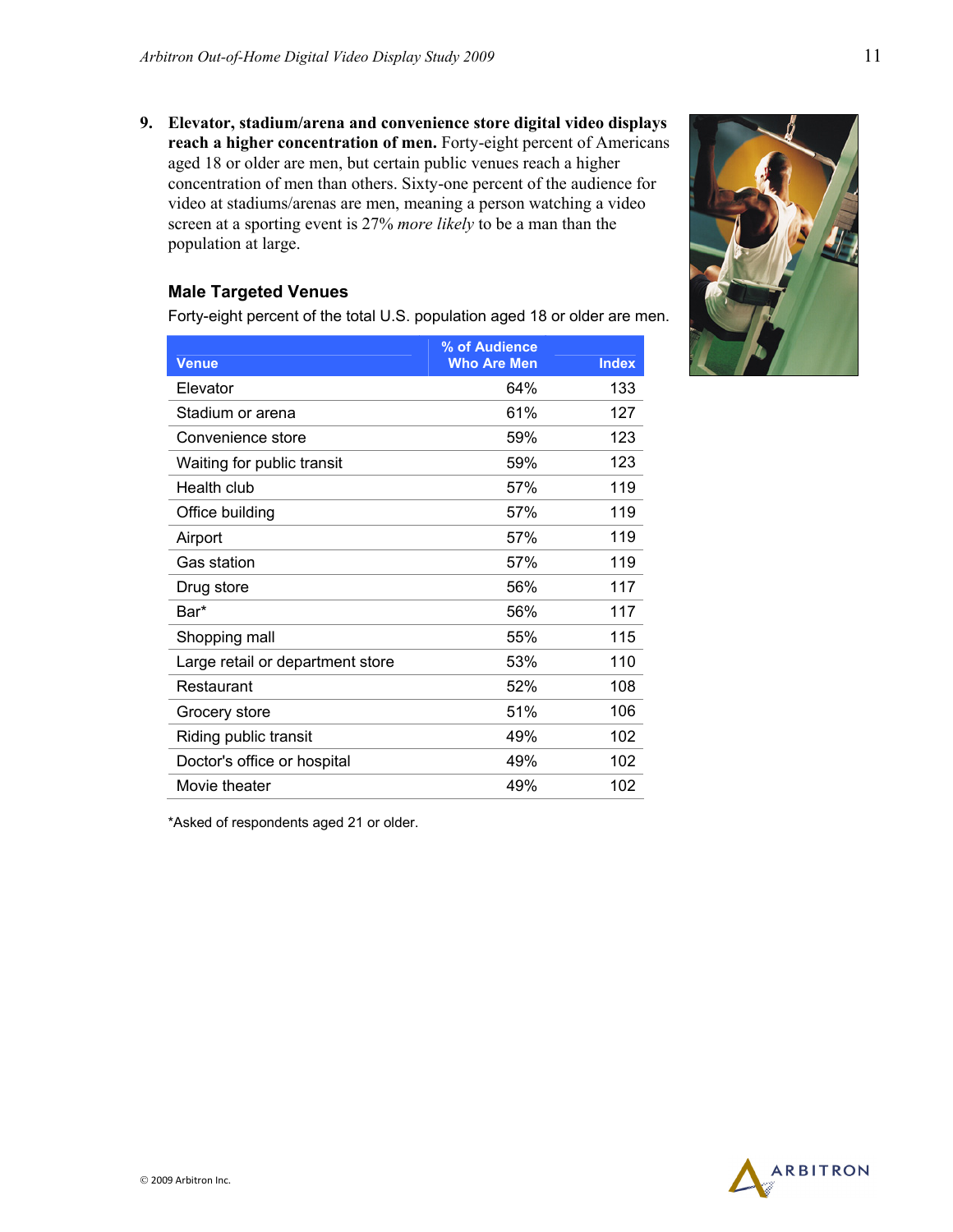**10. Most OOH digital video displays reach a high concentration of young adult consumers.** Thirty percent of Americans aged 18 or older fall within the young adult demographic of 18- to 34-year-olds, but most OOH digital video locations reach a much higher composition of young adults – 46% of the audience for video in bars are between the ages of 21 and 34, meaning a person watching video content in a bar is 53% *more likely* to be a young adult than the population at large.

#### **Young Adult Targeted Venues**

Thirty percent of the total U.S. population is between the ages of 18 and 34.

|                                  | % of Audience Who<br><b>Are Between the</b> |              |
|----------------------------------|---------------------------------------------|--------------|
| <b>Venue</b>                     | Ages of 18 and 34                           | <b>Index</b> |
| Stadium or arena                 | 47%                                         | 157          |
| Bar*                             | 46%                                         | 153          |
| Elevator                         | 45%                                         | 150          |
| Waiting for public transit       | 45%                                         | 150          |
| Health club                      | 44%                                         | 147          |
| Shopping mall                    | 43%                                         | 143          |
| Restaurant                       | 43%                                         | 143          |
| Movie theater                    | 41%                                         | 137          |
| Riding public transit            | 41%                                         | 137          |
| Office building                  | 40%                                         | 133          |
| Drug store                       | 38%                                         | 127          |
| Large retail or department store | 37%                                         | 123          |
| Airport                          | 37%                                         | 123          |
| Convenience store                | 37%                                         | 123          |
| Gas station                      | 35%                                         | 117          |
| Doctor's office or hospital      | 35%                                         | 117          |
| Grocery store                    | 33%                                         | 110          |



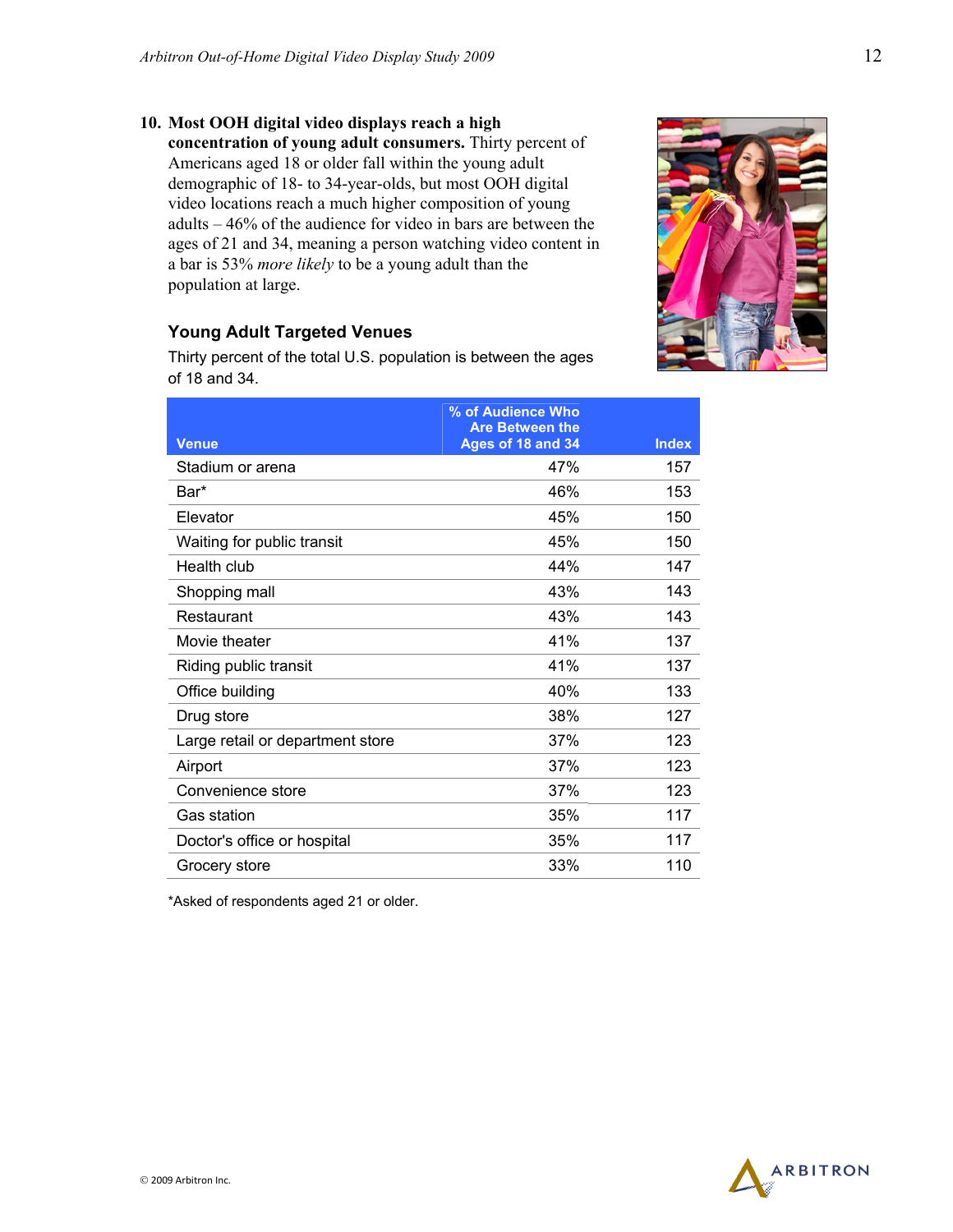**11. Advertisers targeting Hispanic consumers would also do well with OOH digital video displays in a number of venues including transit, convenience stores and restaurants.** Twelve percent of U.S. residents identify themselves as being Hispanic or Latino, but many OOH digital video environments deliver a much higher concentration of Hispanic viewers. Twenty-four percent of those who noticed a digital video display while waiting for public transit are Hispanic, meaning a person watching a video display at a transit hub is *twice as likely* to be Hispanic compared to the population at large.



#### **Hispanic Targeted Venues**

Twelve percent of the total U.S. population aged 18 or older identifies itself as being Hispanic or Latino.

|                                  | % of Audience Who          |              |
|----------------------------------|----------------------------|--------------|
| <b>Venue</b>                     | <b>Are Hispanic/Latino</b> | <b>Index</b> |
| Waiting for public transit       | 24%                        | 200          |
| Convenience store                | 22%                        | 183          |
| Drug store                       | 20%                        | 167          |
| Restaurant                       | 18%                        | 150          |
| Shopping mall                    | 18%                        | 150          |
| Stadium or arena                 | 17%                        | 142          |
| Gas station                      | 17%                        | 142          |
| Riding public transit            | 17%                        | 142          |
| Movie theater                    | 15%                        | 125          |
| Office building                  | 15%                        | 125          |
| Large retail or department store | 14%                        | 117          |
| Airport                          | 13%                        | 108          |
| Grocery store                    | 12%                        | 100          |
| Doctor's office or hospital      | 12%                        | 100          |
| Bar*                             | 11%                        | 92           |
| Health club                      | 11%                        | 92           |
| Elevator                         | 9%                         | 75           |



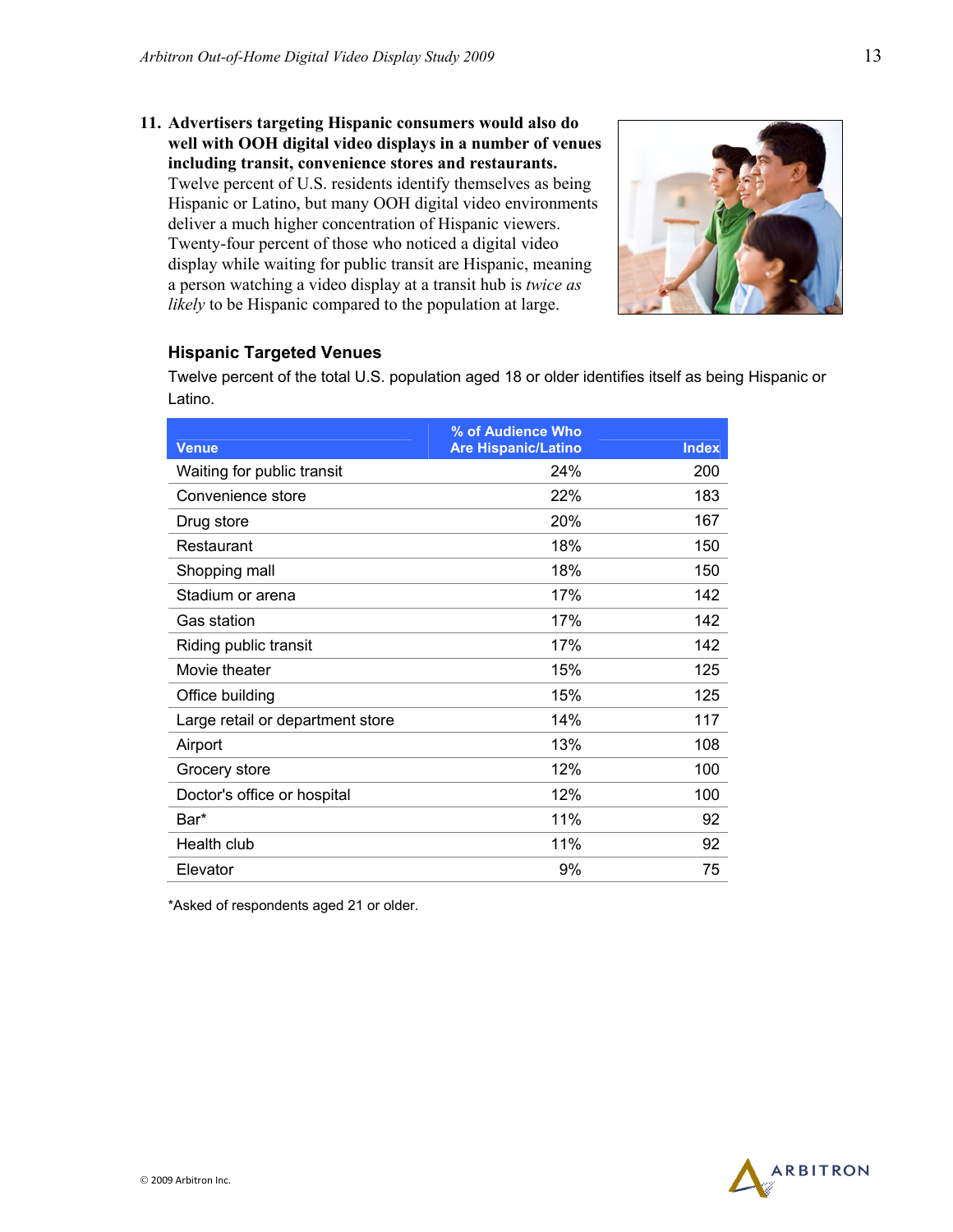## **About Arbitron**

Arbitron Inc. (NYSE: ARB) is a media and marketing research firm serving the media – radio, television, cable, online radio and out-of-home – as well as advertisers and advertising agencies. Arbitron's core businesses are measuring network and local market radio audiences across the United States; surveying the retail, media and product patterns of local market consumers; and providing application software used for analyzing media audience and marketing information data. The company has developed the Portable People Meter, a new technology for media and marketing research.

Arbitron's Out-of-Home division provides training, consumer behavioral data, audience profiles and analysis software for out-of-home media. Currently, nearly 100 out-of-home plants/place-based media clients and thousands of media industry clients—agencies, advertisers, stations, marketers and networks—utilize Arbitron and Scarborough consumer behavior information and software.

Credible third-party measurement helps advertisers justify their investment in the medium. The company's 50+ years of audience measurement experience help sellers focus on selling the value of their advertising rather than justifying the credibility of their measurement. Arbitron research studies about cinema advertising, the outdoor industry, and traditional and nontraditional media can be found on the company's Web site at www.arbitron.com and can be downloaded free of charge.

## **About Edison Research**

Edison Research conducts survey research and provides strategic information to radio stations, television stations, newspapers, cable networks, record labels, Internet companies and other media organizations. Edison Research is also the sole provider of election exit poll data for the six major news organizations: ABC, CBS, CNN, FOX, NBC and the Associated Press. Edison Research works with many of the largest American radio ownership groups, including Entercom, Citadel, CBS Radio, Bonneville and Westwood One; and also conducts strategic and perceptual research for a broad array of companies including Time Warner, Google, Yahoo!, Sony Music, Princeton University, Northwestern University, Universal Music Group, Time Life Music and the Voice of America. Edison Research has a fifteen year history of thought-leadership in the radio industry, and has provided services to successful radio stations in South America, Africa, Asia, Canada and Europe.

All of Edison Research's industry studies can be found on the company's Web site at www.edisonresearch.com and can be downloaded free of charge.